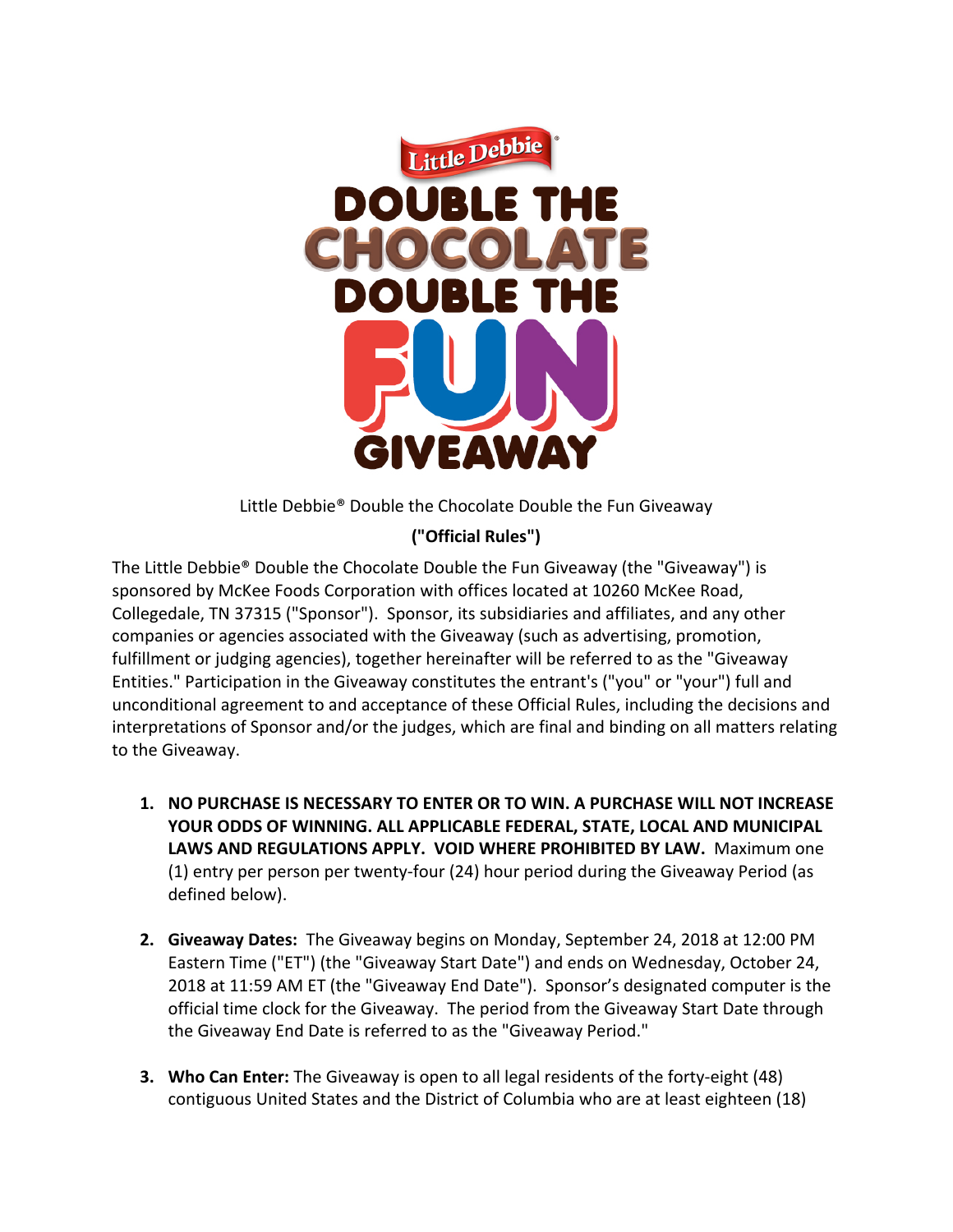years or older (nineteen (19) years or older for Alabama and Nebraska residents) at the time of entry. Employees of the Giveaway Entities and their immediate family members (defined as parents, parents-in-law, children, siblings and spouse (including common law), regardless of where they reside) of each employee are not eligible to enter the Giveaway or to win the Giveaway prizes. Any other persons with whom such employees are domiciled are also ineligible to enter the Giveaway or win the Giveaway prizes.

- **4. How to Enter:** During the Giveaway Period, you may enter this Giveaway by visiting <http://www.littledebbie.com/DoubleChocolateDoubleFun> (the "Website") and following the Website's instructions. You must complete the entry form with all required information (which will include your full name, email, country and state of residence and age) on the entry form submission page and agree to these Official Rules.
- **5. Limitations on Entry:** There is a limit of one (1) entry per person per twenty-four (24) hour period during the Giveaway Period. If more than one entry is received from an entrant during such period, only the first entry will be included and later entries will be disqualified. You are ineligible to win more than one Prize during the Giveaway Period. Each potential Winner may be required to provide valid and legal proof of identification. All entries must be fully and accurately completed. Use of any automated system to participate in the Giveaway or subvert the entry process is prohibited and will result in disqualification and all associated entries will be void. Giveaway Entities will not be responsible for incomplete, inaccurate, late, or stolen entries or for failure to receive entries due to transmission failures or technical failures of any kind, including, without limitation, malfunctioning of any network, hardware or software, whether originating with sender or Sponsor or other errors or difficulties of any kind whether human, mechanical, electronic, computer, network, typographical, printing or otherwise relating to or in connection with the Giveaway, including, without limitation, errors or difficulties which may occur in connection with the administration of the Giveaway, the processing of entries, the announcement of the prize or in any Giveaway-related materials. In the event of a dispute over the ownership of an entry, entries will be deemed to have been submitted by the owner of the ISP account from which they were sent. For these purposes, an ISP account holder shall mean the natural person(s) assigned to such ISP account by the Internet access provider, online service provider or other organization responsible for assigning ISP addresses for the domain associated with such ISP account. Any questions regarding the number of entries submitted or the owner of an ISP account shall be determined by Sponsor in its sole discretion, and Sponsor reserves the right to disqualify any entries by persons determined to be tampering with or abusing any aspect of the Giveaway.
- **6. Selection of Winners:** Within five (5) business days after the end of the Giveaway Period, Sponsor will randomly select four (4) First Prize Winners, four (4) Second Prize Winners, and twenty (20) Third Prize Winners to win the Prizes from all eligible entries received during the Giveaway Period (each, a "Prize Winner").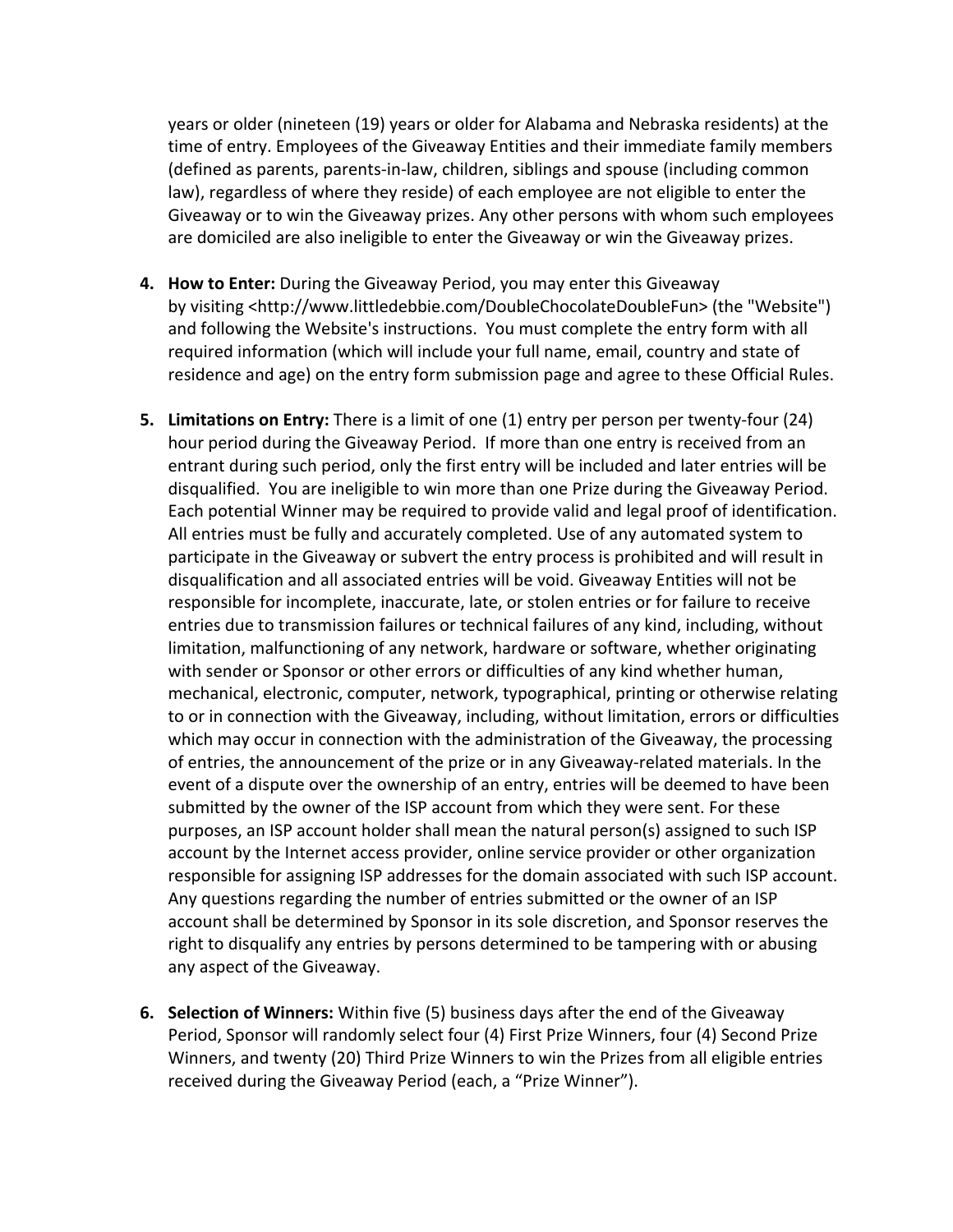All decisions concerning the Prizes are solely within the discretion of Sponsor. Odds of winning depend upon the number of eligible entries received.

## **7. Prize Details:**

First Prize: Four (4) Second Prize Winners will win one (1) Dual Player Gaming Package that includes a Nintendo Switch system, Nintendo Switch Team Sonic Racing by Sega and Captain Toad Treasure Tracker by Nintendo video games, and a Nintendo Switch Deluxe Travel Case (ARV \$398.97) (each, a "First Prize").

Second Prize: Four (4) Second Prize Winners will win one (1) Video Game Package that includes Nintendo Switch Team Sonic Racing by Sega and Captain Toad Treasure Tracker by Nintendo video games, and a Nintendo Switch Deluxe Game Case (ARV \$92.97) (each, a "Second Prize").

Third Prize: Twenty (20) Third Prize Winners will each win one (1) case of Little Debbie<sup>®</sup> Double Chocolate Bagged Mini Donuts (ARV \$23.88) (each, a "Third Prize").

Taxes, if any, on Prizes are the responsibility of the Winners. An IRS 1099 will be issued where required. Prizes are non-transferable, non-exchangeable, have no cash value (unless required by law), and cannot be substituted or replaced if destroyed, lost, mutilated, or stolen. Standard coupon terms and conditions apply. Sponsor makes no warranties or disclaimers concerning the Prizes. Sponsor reserves the right to substitute alternative prizes of greater or equal value if for any reason any Prize becomes unavailable. Any difference between the stated ARV and the actual ARV will not be awarded. 

## **8.** Awarding of Prizes:

If your entry has been drawn as a Prize, you will be contacted within two (2) weeks after the random drawing by mail or electronic mail, using the contact information provided on your online entry form, to confirm your entry and eligibility. To be confirmed as a winner of any prize, you will be required to complete and return an Affidavit of Eligibility and Release form before being awarded your Prize. If a winner does not meet all eligibility requirements, has not complied with these Official Rules, cannot be contacted, does not respond within seven (7) days from the date Sponsor first tries to notify him/her, does not return the Affidavit of Eligibility and Release form and/or if the prize or prize notification is returned as undeliverable, such winner forfeits all rights to claim or receive the prize and an alternate winner will be selected, time permitting. By accepting any prize, winner acknowledges compliance with these Official Rules. If the prize is returned as undeliverable, you forfeit your right to claim or receive the prize and an alternate Winner will be selected using the methods described above.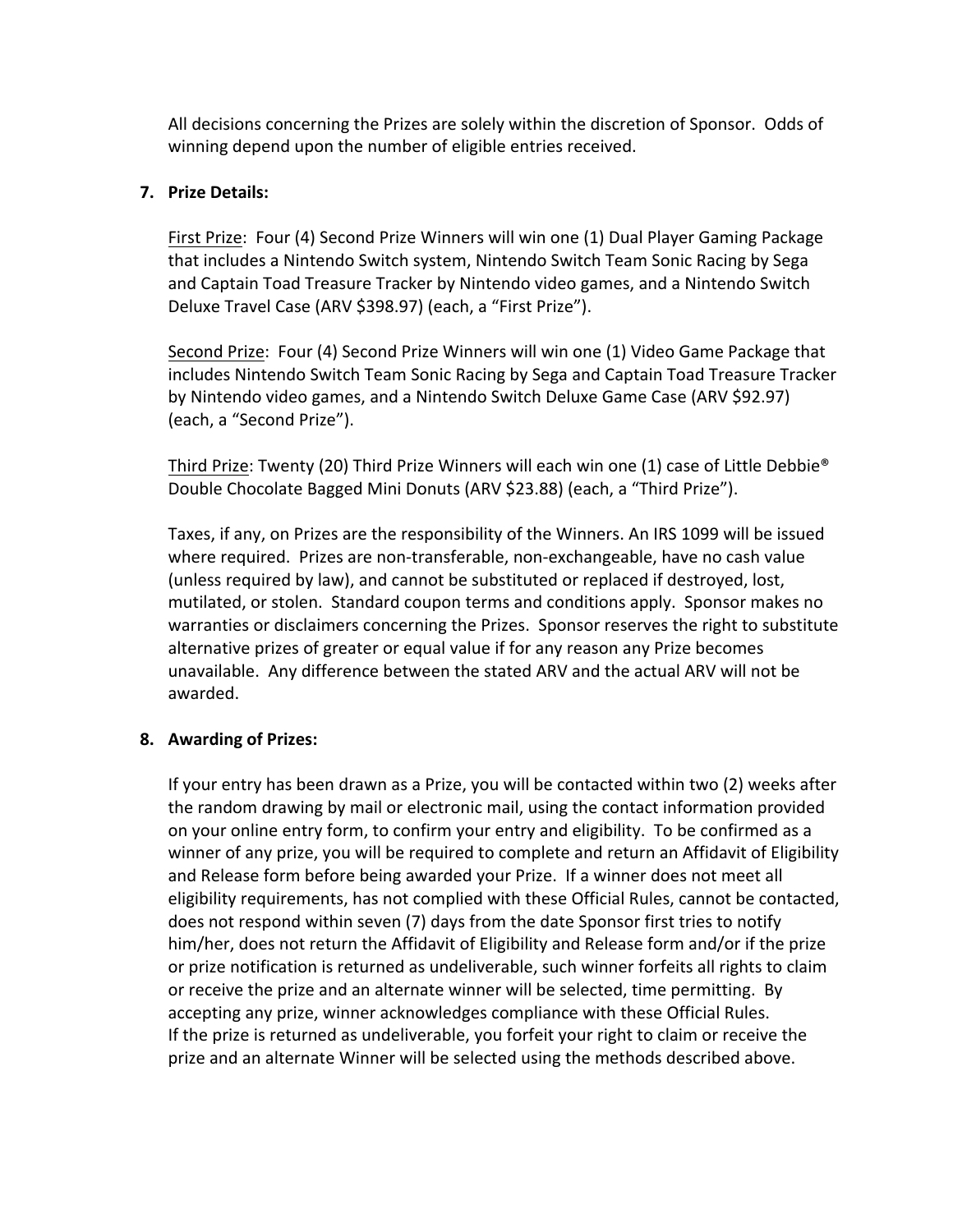By accepting a Prize, the Winner acknowledges compliance with these Official Rules. PRIZES ARE AWARDED AS IS AND WITHOUT CONDITION, WARRANTY, GUARANTEE OR REPRESENTATION OF ANY KIND, EXPRESS OR IMPLIED (INCLUDING WITHOUT LIMITATION, ANY IMPLIED WARRANTY OF MERCHANTABILITY OR FITNESS FOR A PARTICULAR PURPOSE).

- **9. Privacy:** All entrants shall be subject to and protected by the Privacy Policy on the Little Debbie website, available online at https://littledebbie.com/12/privacy (the "Privacy Policy"). By entering the Giveaway, you acknowledge that you have read and understand the Privacy Policy and you agree to its terms.
- **10. Publicity:** Acceptance of a Prize constitutes permission for the Giveaway Entities to use each Winner's name, likeness, photo, voice and comments for advertising and promotional purposes worldwide in any media without limitation and without additional compensation unless prohibited by law.
- **11. Disqualification:** The following are prohibited and will result in automatic disqualification from the Giveaway: (1) using any method that artificially increases odds of winning, including without limitation internet bots, web robots, www robots or any other type of bots; (2) non-compliance with these Official Rules; and (3) any other act that the Giveaway Entities determine, in their sole discretion, jeopardizes the integrity of the Giveaway.
- **12. Release of Liability:** By entering the Giveaway, each entrant (a) agrees to be bound by these Official Rules and the decisions of Sponsor or its designees, which shall be final and (b) agrees to release and to hold the Giveaway Entities, and their respective parents, shareholders, directors, officers, employees, representatives, agents, affiliates, subsidiaries, and legal advisors, harmless against any and all claims, losses, rights, liabilities and damages, and actions of any kind arising out of their participation in the Giveaway and/or the acceptance and use of any Prize. The foregoing release includes, but is not limited to, personal injury, death, and property damage, and claims based on publicity rights, defamation, or invasion of privacy. Under no circumstances shall any of the Giveaway Entities have any liability or responsibility for: (1) incorrect or inaccurate entry information, or faulty, failed, garbled or jumbled electronic data transmissions; (2) any unauthorized access to or theft, destruction or alteration of entries at any point;  $(3)$ any technical malfunction, failure, error, omission, interruption, deletion, defect, delay in operation or communications line failure, regardless of cause, with regard to any equipment, systems, networks, lines, satellites, servers, computers or providers utilized in any aspect of the Giveaway; (4) inaccessibility or unavailability of the Internet or a Giveaway site or any combination thereof; (5) any injury or damage to a participant's or to any other person's computer, tablet, mobile device or other electronic device that may be related to or result from any attempt to participate in the Giveaway or download any materials in the Giveaway; or (6) any typographical error or other error in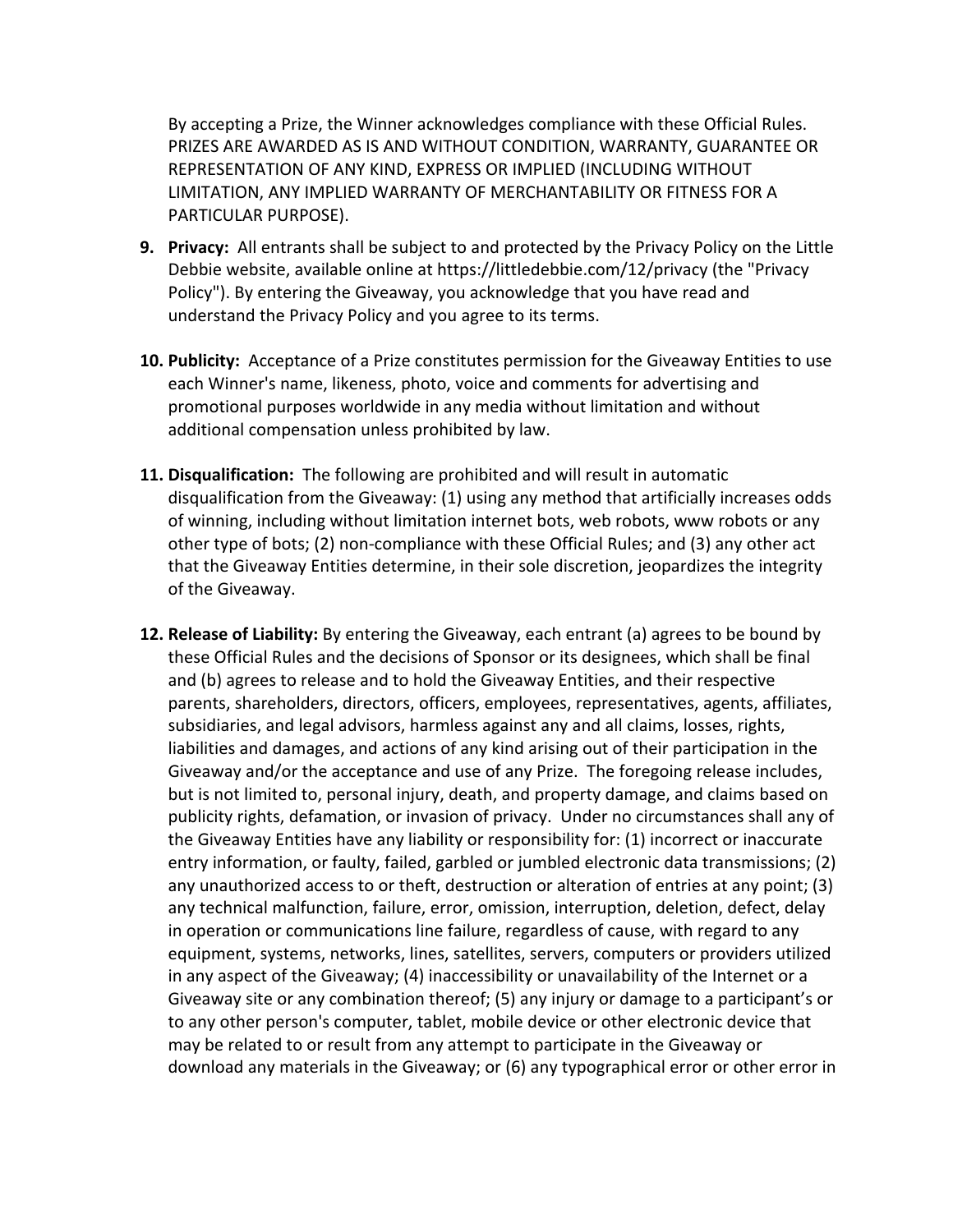these Official Rules or in any other communication relating to the Giveaway. All entries become the property of Giveaway Entities.

- **13. Arbitration/Choice of Law:** Except where prohibited by law, participants agree that any and all disputes, claims and causes of action arising out of or connected with this Giveaway shall be resolved exclusively by arbitration in Richmond, Virginia pursuant to the Commercial Arbitration Rules of the American Arbitration Association then effective, and any and all claims, judgments and awards shall be limited to actual out-of-pocket costs incurred by entrant with regard to this Giveaway, excluding in all events attorneys' or other related fees and punitive, exemplary, incidental, consequential or other damages. All issues and questions concerning the construction, validity, interpretation and enforceability of these Official Rules or the rights and obligations of entrants and Sponsor in connection with the Giveaway shall be governed by and construed in accordance with the laws of the State of Virginia, without giving effect to any choice of law or conflict of law rules or provisions (whether of the State of Virginia or any other jurisdiction) that would cause the application of the laws of any other jurisdiction. The invalidity or unenforceability of any provision of these Official Rules shall not affect the validity or enforceability of any other provision so long as the general intent of these Official Rules remains in effect. In the event that any such provision is determined to be invalid or otherwise unenforceable, these Official Rules shall be construed in accordance with their terms as if the invalid or unenforceable provision were not contained therein.
- **14. General Terms and Conditions:** Participation constitutes entrant's full and unconditional agreement to these Official Rules and Sponsor's decisions, which are final and binding in all matters related to this Giveaway. This Giveaway is void where prohibited by law. The Giveaway is subject to all applicable federal, state, and local laws and regulations. Winning a prize is contingent upon fulfilling all requirements as set forth herein. Sponsor is not liable for any injury or damage to an entrant's or any other person's computer or its contents related to or resulting from participation or downloading any materials in this Giveaway, or other technical difficulties or failures or other errors of any kind. Sponsor reserves the right to disqualify persons found tampering with or otherwise abusing any aspect of this Giveaway as solely determined by Sponsor. In the event the Giveaway is compromised by a virus, unauthorized human intervention, tampering or other causes beyond the reasonable control of Sponsor which corrupt or impair the administration, security, fairness or proper operation of the Giveaway, Sponsor reserves the right in its sole discretion to suspend, modify or terminate the Giveaway. Should the Giveaway be terminated prior to the end of the Giveaway Period, Sponsor reserves the right to award prizes based on the nonsuspect, eligible entries received before the termination date. CAUTION: ANY ATTEMPT BY AN ENTRANT OR ANY OTHER INDIVIDUAL TO DELIBERATELY DAMAGE ANY WEB SITE OR UNDERMINE THE LEGITIMATE OPERATION OF THIS GIVEAWAY MAY BE A VIOLATION OF CRIMINAL AND CIVIL LAWS, AND SHOULD SUCH AN ATTEMPT BE MADE, SPONSOR RESERVES THE RIGHT TO SEEK DAMAGES AND OTHER REMEDIES (INCLUDING